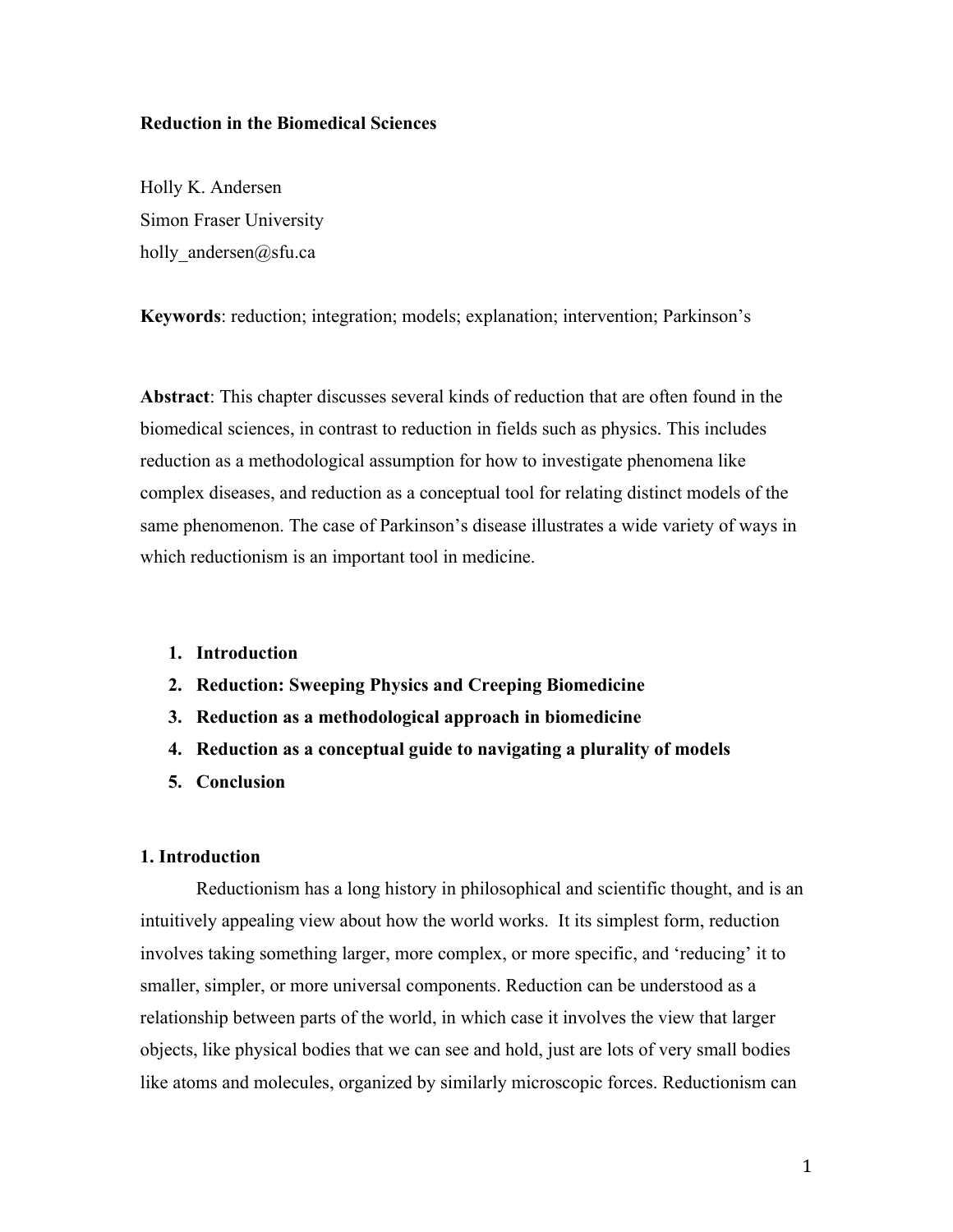also be understood as a relationship between theoretical structures like theories, laws, or models. In that context, reductionism involves commitment to the goal of taking multiple distinct and possibly conflicting models of one phenomenon and reducing those to a single, overarching or unifying model of that phenomenon.

In a medical context, reduction often takes three forms. One is the reduction of a system to its component parts and their organization. A second is reduction from a set of models to a single model that incorporates or unifies them. A third form of reduction involves a simplification in the overall complexity required to explain a particular disease, for example, by 'reducing' it to a few primary causal factors with a simplified causal path along which it unfolds and into which interventions can be attempted to alleviate or prevent the disease. Reduction understood as simplification of complexity is an especially useful tool in biology, medicine, and related sciences that study target systems that are characteristically complex.

Reduction is a process of moving 'downward', to less complexity, smaller sizes, and fewer models. It has a converse process, that of integration, which involves moving 'upward', to complex interacting causal structure, to larger size scales or higher levels, and to navigation among multiple overlapping models. Like integration and differentiation in calculus, these directions in which one can move are not in competition – they each have a use and must often be deployed together in the overall process of solving a problem (Mitchell 2002).

Reduction is a useful tool both conceptually and methodologically. Methodologically, it is often helpful to think of a disease in terms of a series of smaller, less complex, interlocked submechanisms, each of which could potentially be intervened on independently. Many diseases stem from dysfunctions at subcellular levels, yet have wide-ranging symptom effects at a variety of size scales in the body. Reduction as a guiding methodological assumption can assist researchers in isolating the earliest causal stages of such diseases, and in isolating the main drivers of a disease in a population where there may be a huge variety of causes, but a few causes or causal pathways that are common to most cases. Reduction is also methodologically useful for guiding interventions: targeting dysfunction earlier in a causal chain of cascading problems is, when possible, optimal for preventing or treating disease. Smaller size scales also tend to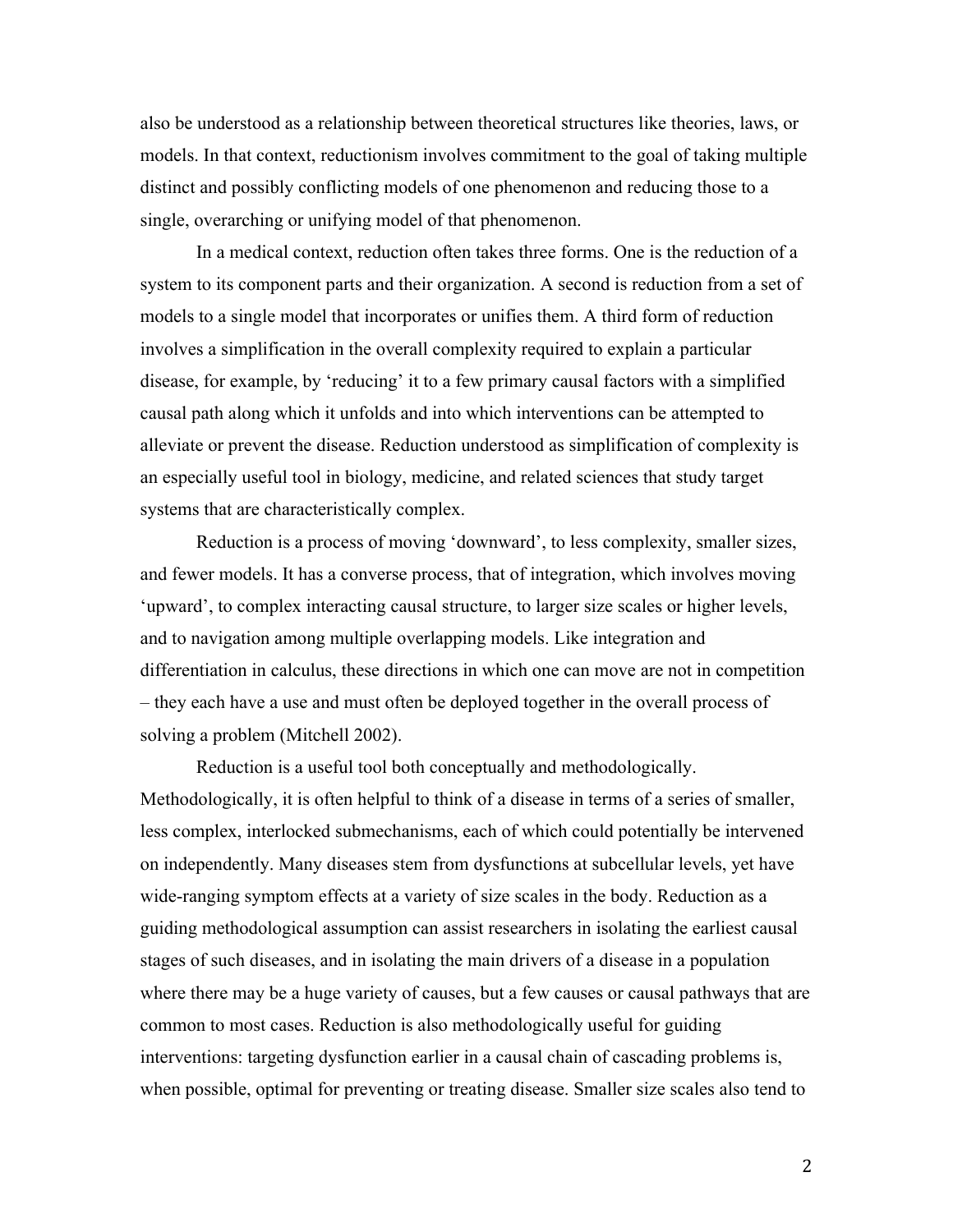be (although do note, they are not always) easier to intervene on than are later stages that are higher level or more complicated in terms of how far-reaching the effects become.

Conceptually, reduction can assist us in understanding how different models of the same or closely related phenomena relate to one another, so that we can use these distinct models under appropriate circumstances. Different methods of studying something like protein folding may yield very different models of a target phenomenon like a quaternary protein structure. The differences in the models reflect differences in the kinds of environments in which each method studies the same proteins, and in the ways those environments distort the target to be studied (Mitchell and Gronenborn forthcoming). The structure might be studied using X-ray crystallography, ab initio predictions based on amino acid sequence, or nuclear magnetic resonance spectroscopy. Even though it is the 'same' protein studied each way, each method produces different models without being false, since model differences reflect differences in how the experimental method and environment affects the protein being studied. Understanding how different research methods shape the models those methods can produce of their target systems may help us reduce those different models into one overarching or unified model of the target phenomenon. Or, reduction may turn out to not be possible, and instead of reduction, integration of the models is required, to guide researchers in knowing which model(s) to deploy under a variety of circumstances. It can still be conceptually fruitful to pursue reduction until we are clear on the details of why reduction fails.

Biomedical sciences are arguably the setting in which we can find the most striking gaps between what we can call the locus of explanation and the locus of control. The locus of explanation is the mechanism or mechanisms, at their characteristic size scale, that are primarily responsible for a given effect. In the case of a mis-folded protein, the characteristic mechanisms will involve subcellular machinery, the chemical environment, the base pairs in the protein, and more. These are all at a characteristic and similar size scale, yet the effects of mis-folding might cascade up the size scale to produce symptoms at a variety of physical size levels. The locus at which we identify the primary source or origin of a particular causal chain or disease is the locus of explanation for it. This might differ, sometimes dramatically, from the loci available for interventions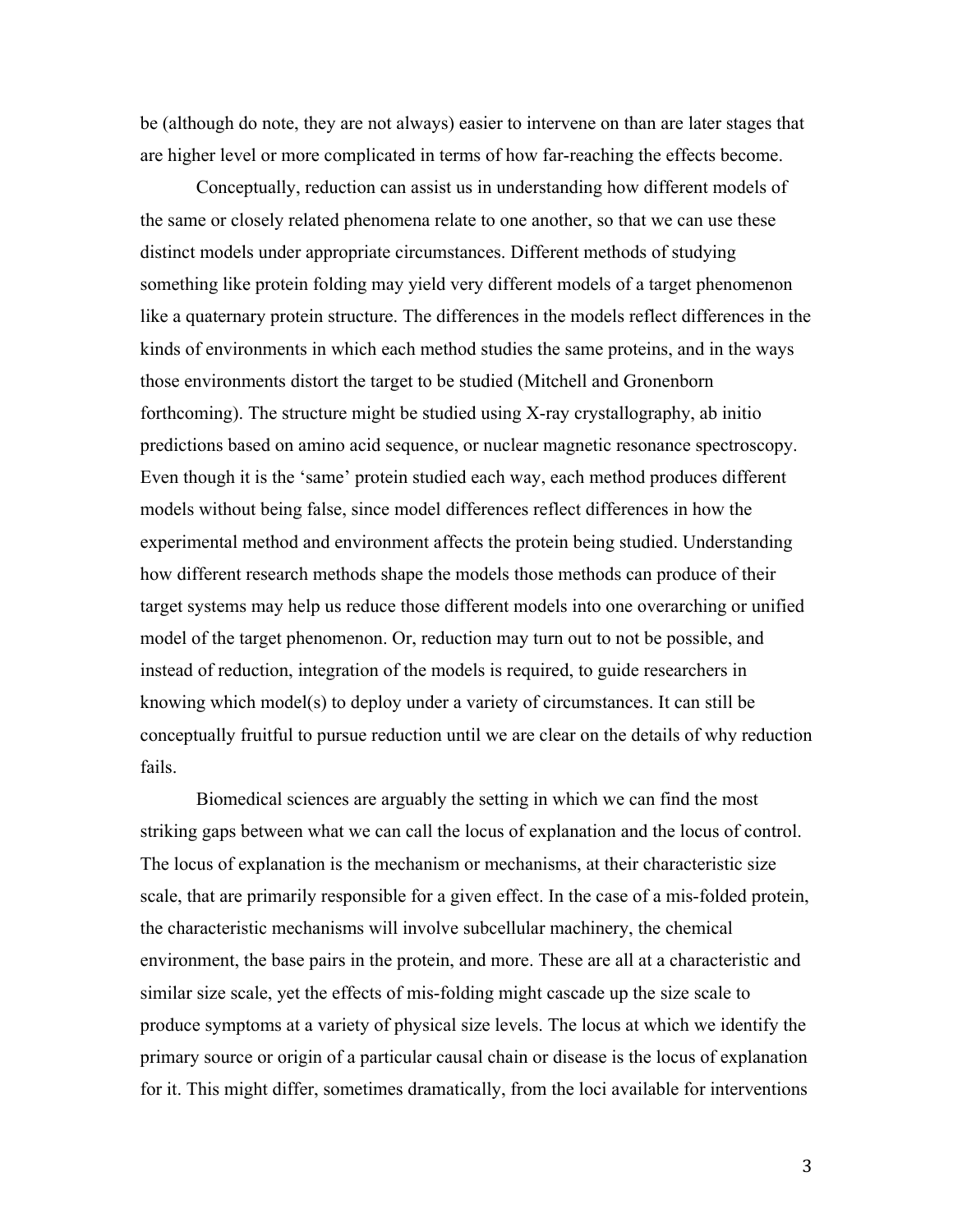to prevent or alleviate the disease. The locus of intervention is the mechanism or mechanisms on which we actually intervene in clinical practice. This is constrained by a host of factors beyond the locus of explanation. We might simply not have developed any intervention that could target the locus of explanation; it might not be feasible for logistical or ethical reasons. Instead, knowledge gained through reduction downwards and integration upwards might yield a different target for intervention, a locus for control that is not the main causal driver but nevertheless is pragmatically accessible to us.

The way in which reduction figures in characteristically medical examples will be illustrated by considering Parkinson's disease. This disease is now known to have several variants. One variant is monogenic; another involves the interaction of several genes. One is environmental, involving exposure to known toxins. And one involves the combination of multiple genes that render a patient more susceptible, coupled with subsequent exposure to environmental toxins. Originally defined as an idiopathic disease, with no known origin, researchers have used reductionist methodological tools and conceptual frameworks to isolate the genes and environmental factors that drive this disease, and to work towards unification of the various causal etiologies into a common pathway by which to identify and distinguish Parkinson's from other diseases. This yields a variety of potential targets for intervention. A locus of control might involve eliminating use of the pesticides known to trigger it; another locus might involve targeting pharmaceutical interventions that prevent or slow genetically triggered deterioration; or a locus might focus on lessening symptoms directly.

Parkinson's helps illustrate the power of reduction as a guiding assumption, and the ways in which reduction can fail in the face of certain kinds of complexities. Ultimately, the success or failure of reduction in the biomedical sciences depends on the particular phenomenon in question. Some causal structures yield great insights when reduction is applied as a methodological and conceptual tool; some causal structures, because of details related to their internal complexity and the difficulty in controlling messy complexity in experimental settings, resist reduction indefinitely.

### **2. Reduction: Sweeping Physics and Creeping Biomedicine**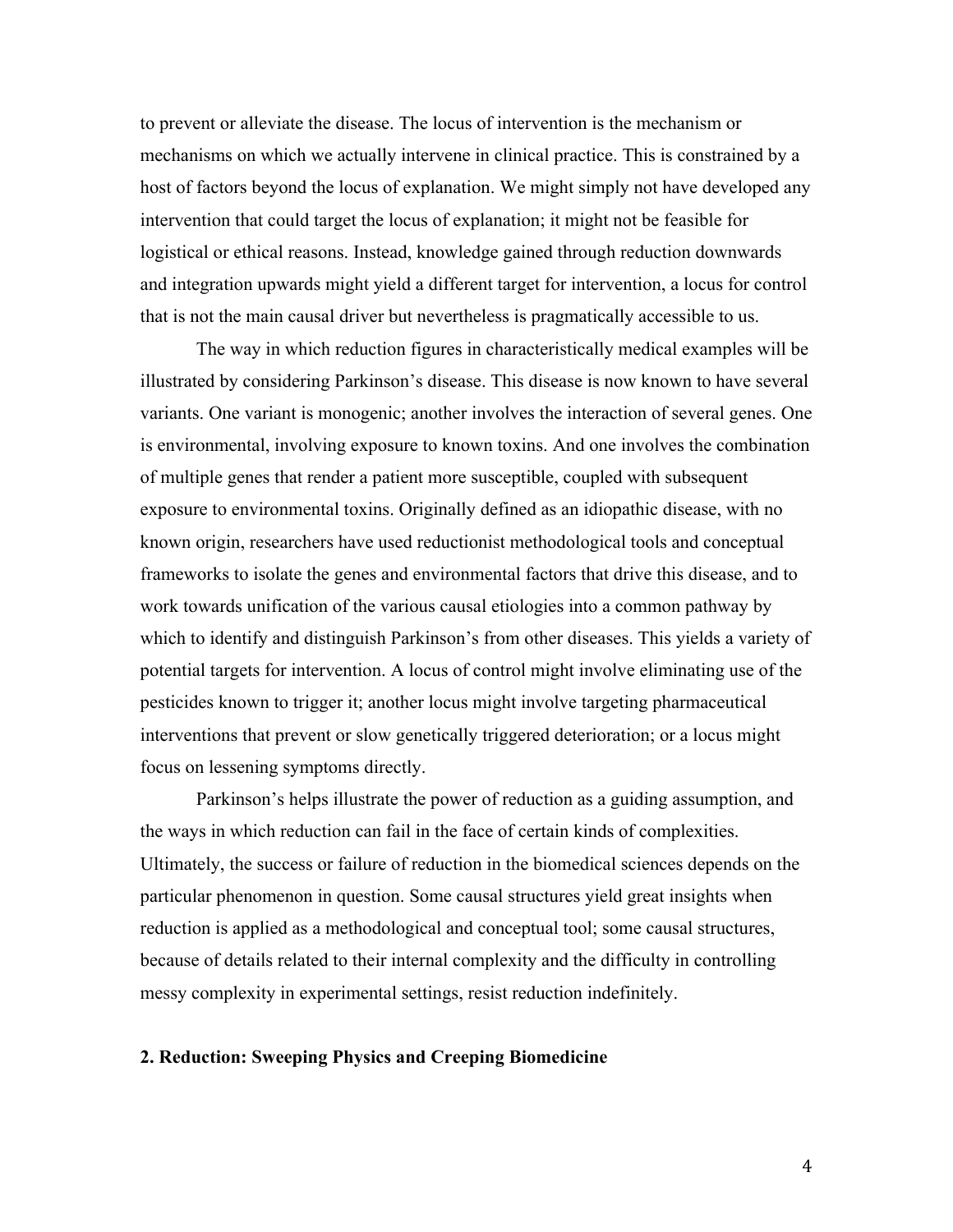Physics is a field where reductionism has a long history of leading to useful scientific breakthroughs, and for which most accounts of reduction were originally developed. Many, or arguably all, accounts of reductionism that were developed to apply in physics foundered when they were applied to other sciences such as biology and medicine. The systems being studied in physics versus the biomedical sciences differ in so many relevant ways, and the tools available to study them differ so dramatically, that it is illuminating to first see what reductionism looks like in fields such as physics, and then see how this picture gets complicated in the case of the biomedical sciences.

The most traditional account of reduction can be seen in Oppenheim and Putnam's classic paper, "The Unity of Science as a Working Hypothesis" (1958). They present reduction as key to the unification of different areas of science. The world is divided up into levels of physical size and organization, each of which is associated with a characteristic field of study. Physics is the most fundamental. The next, chemistry, is taken to be nothing more than complicated physics that could in principle be eliminated with sufficient knowledge of the relevant physics. Biology is above and reduces to chemistry, and psychology to biology. This hierarchy embeds strong commitments about the 'real' objects and the most fundamental fields of study. Molecules just are compounded particles; organisms just are complicated arrangements of chemicals, and so on. Following on these levels relationships in the world, the theories of chemistry should be reducible to the theories of physics, and those of biology to chemistry, etc.

On this way of thinking, reduction is the path by which to unify the disparate sciences together. Oppenheim and Putnam take the unity of science to be, first, an ideal future state of science, in which the vocabulary used in one science can be fully translated into the vocabulary of another. The concept of a genetic disease, for instance, would be entirely translatable into chemical terminology, and then into the terminology of particle physics. Oppenheim and Putnam take the unity of science to be, second, a trend in science, such that unification of apparently disparate phenomena is an ongoing process, and we can continue to unify even if we never reach the ideal end state of total unity. In that regard, reduction as traditionally conceived is somewhat closer to what can be found in medicine in terms of unification of distinct models at distinct levels into a more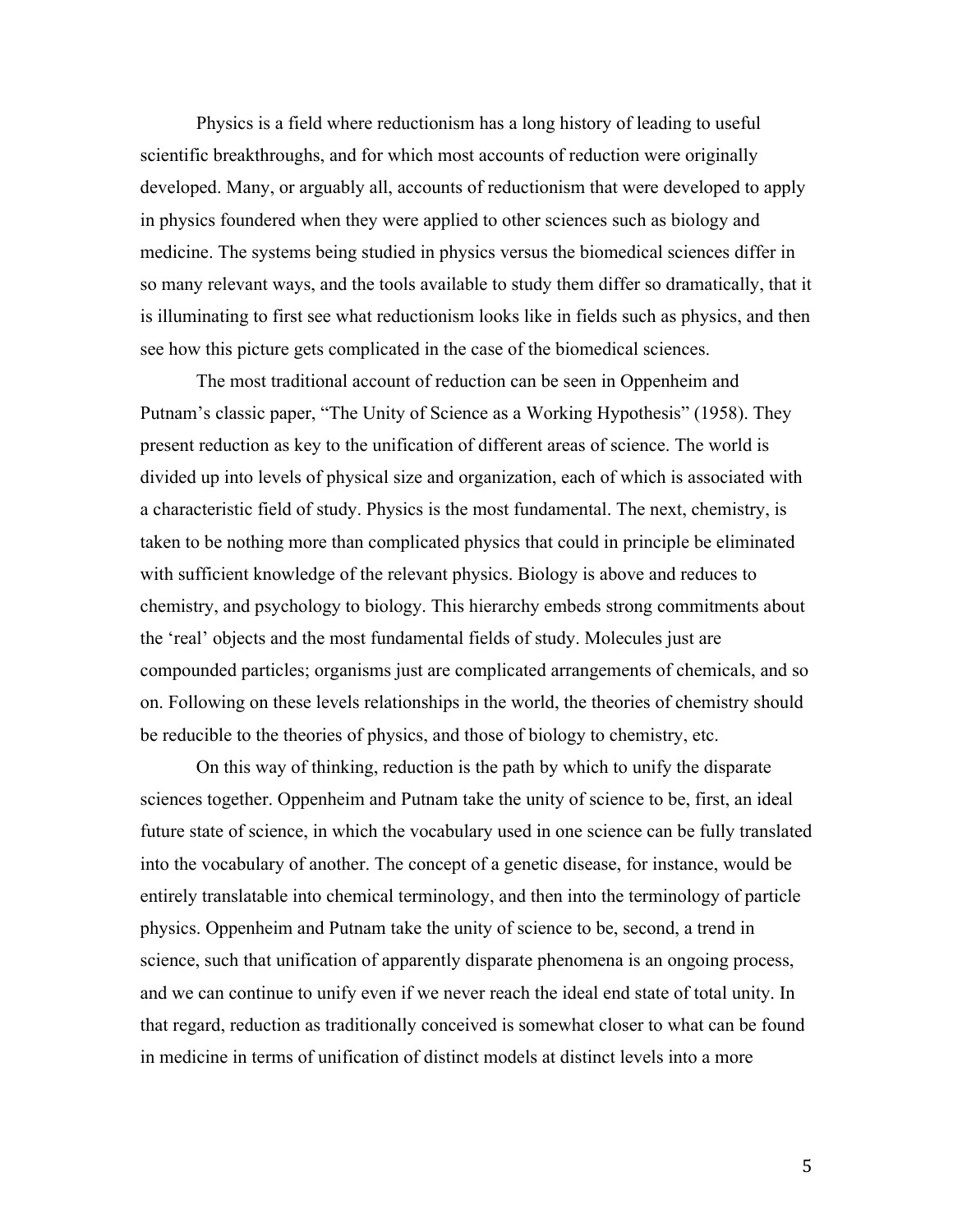comprehensive view of the whole, but without the end goal of a single, molecule by molecule and moment by moment map of everything in the body.

There are some systems studied by physics that undermine such strong reduction. For instance, in phase transitions for gasses, there are behaviors that are almost completely independent of the microphysical details of the system in question. That would mean that reduction of such systems would yield less rather than more explanation of the target phenomenon (Batterman 2000). Nevertheless, there is a strong tendency towards successful breakthroughs following the method of reducing complex systems to smaller and simpler parts that are studied separately and then re-assembled, and a track record of making new discoveries by connecting via attempted but failed reduction the theories for higher-level behaviors such as boxes of gas to theories for lower-level behaviors such as energy and momentum of atoms.

Such reductions in physics are examples of what Schaffner (2006, 2011) has called "sweeping reductions." They take a broad swath of phenomena and demonstrate how they are completely explainable with reference to their smaller scale components, or as specific instances of a more universal phenomenon. Sweeping reductionism is strong: it commits to the idea that, ontologically, there *is* nothing at the higher levels in a metaphysically strong sense. That which is reduced is thereby ontologically dependent on or secondary to that by which it is reduced.

Schaffner contrasts this with "creeping reductions," which are small reductions between specific phenomena at different levels, such that the higher level is not eliminated but rather connected in an explanatory way to the lower level. Creeping reductions lack the synoptic scope and grand unificatory power of sweeping reductions. These are much less dramatic, as least from a philosopher's perspective, than a sweeping reduction. As rare as sweeping reductions are in physics, they are completely absent from fields like medicine, where creeping reductions are considered successes.

Creeping reductions are not thereby less valuable or easy to achieve in biology and related sciences. Schaffner notes that creeping reductions "…are fragmentary patchy explanations, and though patchy and fragmentary, they are *very important*, potentially Nobel-prize winning advances" (2011, 139). The systems studied in physics lend themselves to decomposition as a technique for study. The systems in biology and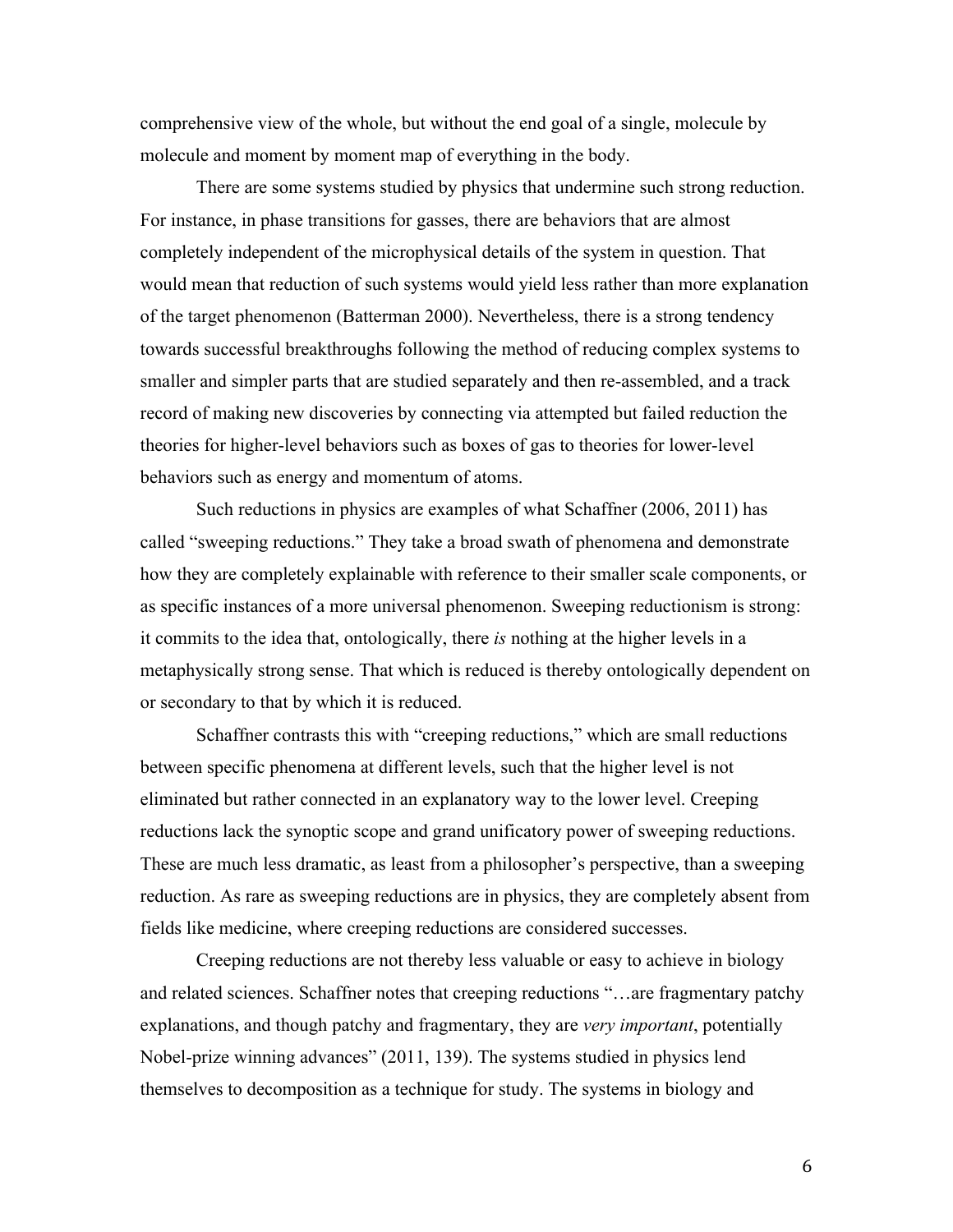medicine, on the other hand, cannot be so simply decomposed while still retaining the features that make them of interest to us. Reducing a sample organism to component atomic elements might be possible, certainly, but sorting an organism into piles of atomic elements is not a way to figure out what the organism is like when it is intact, what it can do in various environments, and how to intervene on it in medically illuminating ways. Creeping reductions accomplish important explanatory work that lack the universal character of sweeping reductions but which nevertheless yield incredibly useful information when they are found.

Levels and mechanisms are a useful way of understanding the compositional and organizational structure of systems, especially in biology, medicine, and related fields. There are many, many ways to individuate levels in organisms, including humans, but there are some that tend to be robust across populations and across species. Cells are often a useful level on which to focus. Picking out the cell level can be thought of as analogous to focusing a mental microscope at that magnification, or zooming in to a map to the street level but not the house by house or city by city level. Certain kinds of physical processes, recognizable types of entities (including non-cellular ones), identifiable patterns of activity, and common temporal scales, can be characterized at the cellular level. Moving 'downward', or zooming in on the map, subcellular machinery pops into focus, with a somewhat different set of characteristic processes, on a slightly different time scale, that together constitute the cell at the next level up. Further down we find the genetic level with complex molecular biology, where macromolecules with potentially incredibly complex physical organizations and time scales play key roles. These, taken together in their totality of interactions, constitute the subcellular machinery of another level up.

Going in the other direction from cells, tissues are a frequently used individuation of levels in the human body. Tissues involve cells as components, but not in the simplistic way that a house made of blocks involves those blocks as small pieces. To count as a tissue, there have to be special kinds of interactions between the cells, and similarities in terms of their type, or common function, or some other parameter. There are many important mechanisms, and many medical issues, that can be best described in terms of tissues. Further up, organs are another common level at which to find a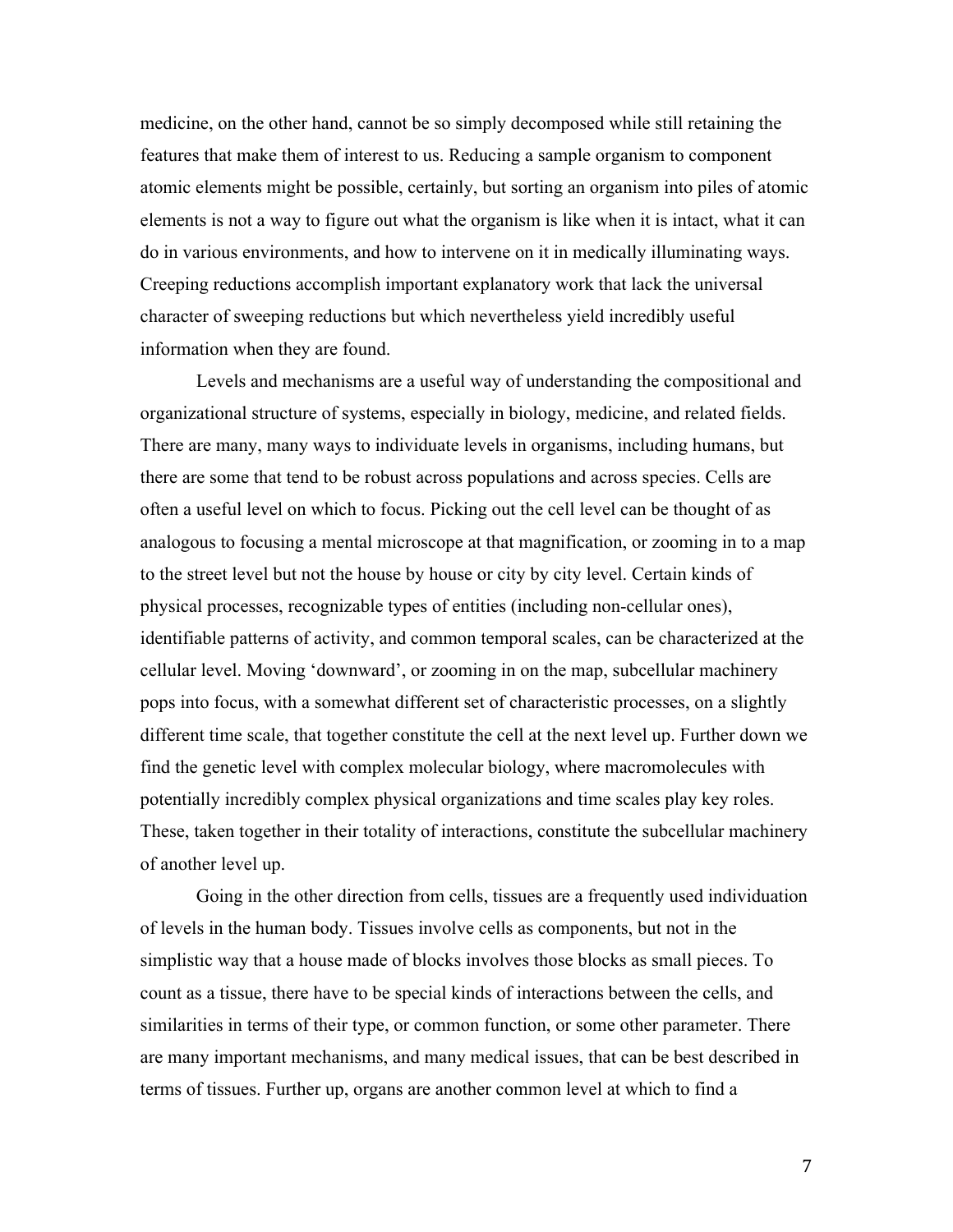distinctive set of processes, entities, activities, and time scales. Systems, such as the endocrine system or the nervous system, are arguably the highest sub-organism level.

Zooming yet further out, though, the human body can also be understood as one distinctive entity, engaging in certain kinds of processes and activities at characteristic time scales. The social environment of a person may be invoked to explain certain kinds of anxiety or stress reactions, and it might be at the larger social or physical environment levels to which more effective interventions might be targeted.

Mechanisms offer another way to keep track of reduction between levels. Mechanisms are causal chains of entities and activities that are connected in such a way that, once triggered, they proceed reliably enough through the causal pathway to a termination state, which may involve a cycle that is maintained (where the termination state is the triggering conditions again for the same mechanism) (Andersen 2014 a and b). Mechanisms involve some degree of regularity, in that the same causal pathways retain their stability so that they perform similarly over time and in different instances. (Andersen 2012a). For instance, the transcription of DNA by RNA to form various proteins involves mechanisms that work consistently, and about which we can make stable generalizations that might not satisfy a strong reductionist but which do provide weakly reductive characterizations of the relevant upper level phenomena. Mechanisms in medicine are often ones that involve hidden causal relationships, however, to maintain certain kinds of stable parameters in the body (Andersen 2012b). This makes mechanisms a difficult way to construe reduction in medicine, by providing less experimental guidance for effective intervention even when reduction is in principle possible.

As this discussion illustrates, there are some robust ways to individuate levels in the human body. However, there need not be any 'one right set' of levels by which to break down such a complex system. Some mechanisms might cross levels, some phenomena might involves cascades upwards from the molecular level to effects that are macroscopic and phenotypical in size scale. Some phenomena, such as the folding of complex protein structures, might sit awkwardly between the molecular and subcellular levels, and a different way of individuating levels would be required when researching those phenomena. There is no single level individuation built into the world itself; such divisions always involve an element of pragmatic interest and attention on our part as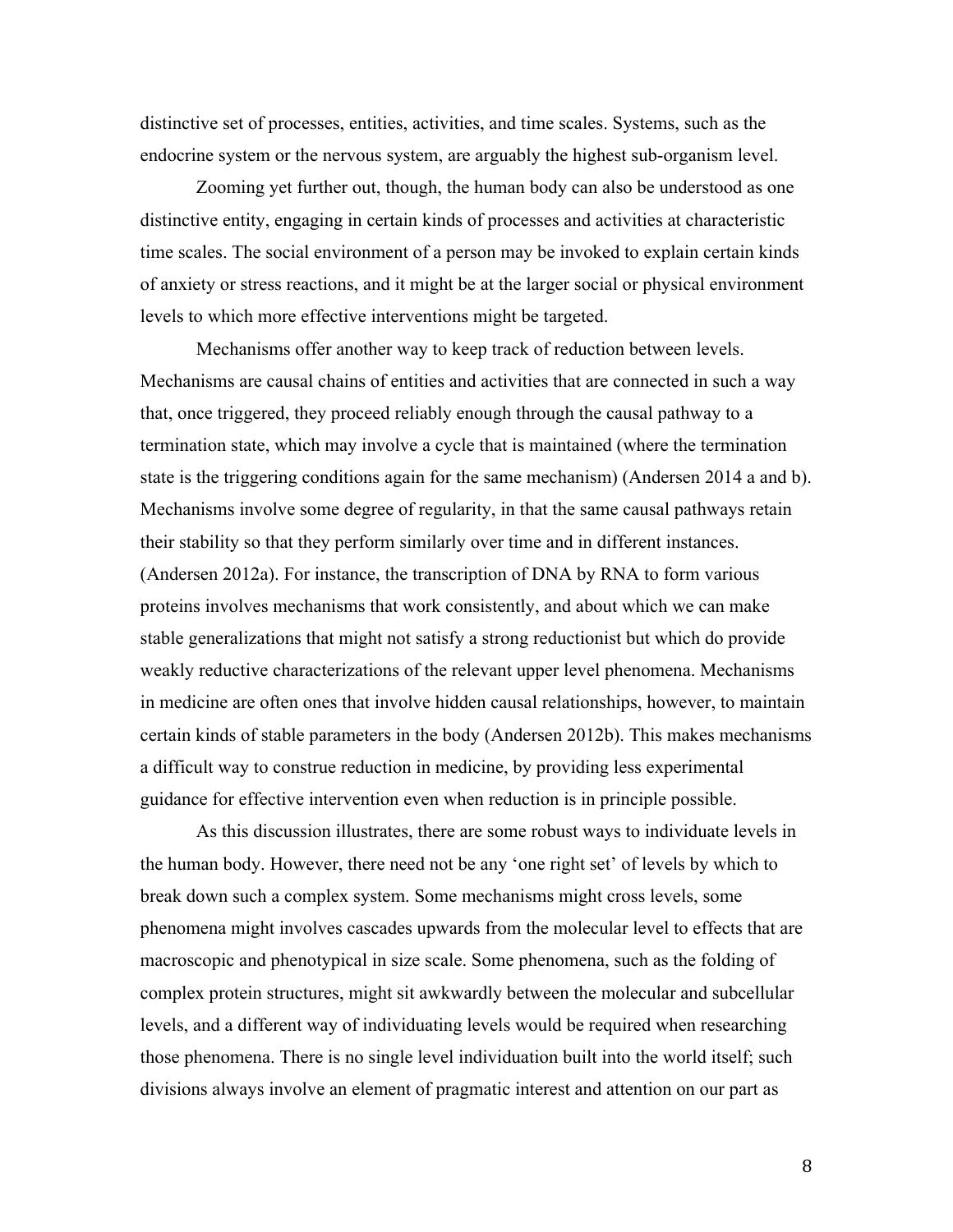researchers, clinicians, and patients. Levels should instead be thought of as handy divisions in order to keep track of where the action is, so to speak.

Reduction in the biomedical sciences is thus unique compared to sciences like physics in terms of the complexity of systems to which reduction is applied, the extent to which it is illuminating to reduce systems to component parts, and the extent of the resulting unification from successful reductions – sweeping in physics, creeping in biomedicine.

#### **3. Reduction as a methodological approach in biomedicine**

There are many ways in which reduction can manifest in the collection of sciences that are grouped under the heading biomedicine. These sciences share a focus on the human body, at all relevant levels from the subcellular through to the social/environmental, from earliest development through old age. Informally, this goal of understanding is oriented towards *explanation*, in terms of explaining how things work when they work well and what goes wrong when things go wrong; and towards *intervention*, in terms of finding ways to keep things working normally and to restore as much normal function as possible when they are not.

Linus Pauling used the notion of a "molecular disease" to show how mutation involved in the gene for one protein was sufficient to explain sickle cell anemia. This involved a conceptual orientation, namely, commitment to the idea that there was a single or very few primary causal drivers of the disease to which other complexities in the manifestation of the symptoms could be reduced. It also involved a methodological orientation, namely, commitment to such a causal driver being at the molecular level, rather than at a higher level of organization. "Thus, a single molecular change is fundamental to understanding the patient's pathology, symptoms, and prognosis" (Kandel et al 2000, 867). This encapsulates the potential for reduction in the biomedical sciences – when it works, it works well.

Being able to successfully take a disease as complex as sickle cell anemia or Parkinson's and reduce it to a single genetic error that cascades through various systems, even if that reduction holds for only a proper subset of cases, illustrates that reduction can be a powerful tool for research and explanation in medicine. It cannot be the only tool in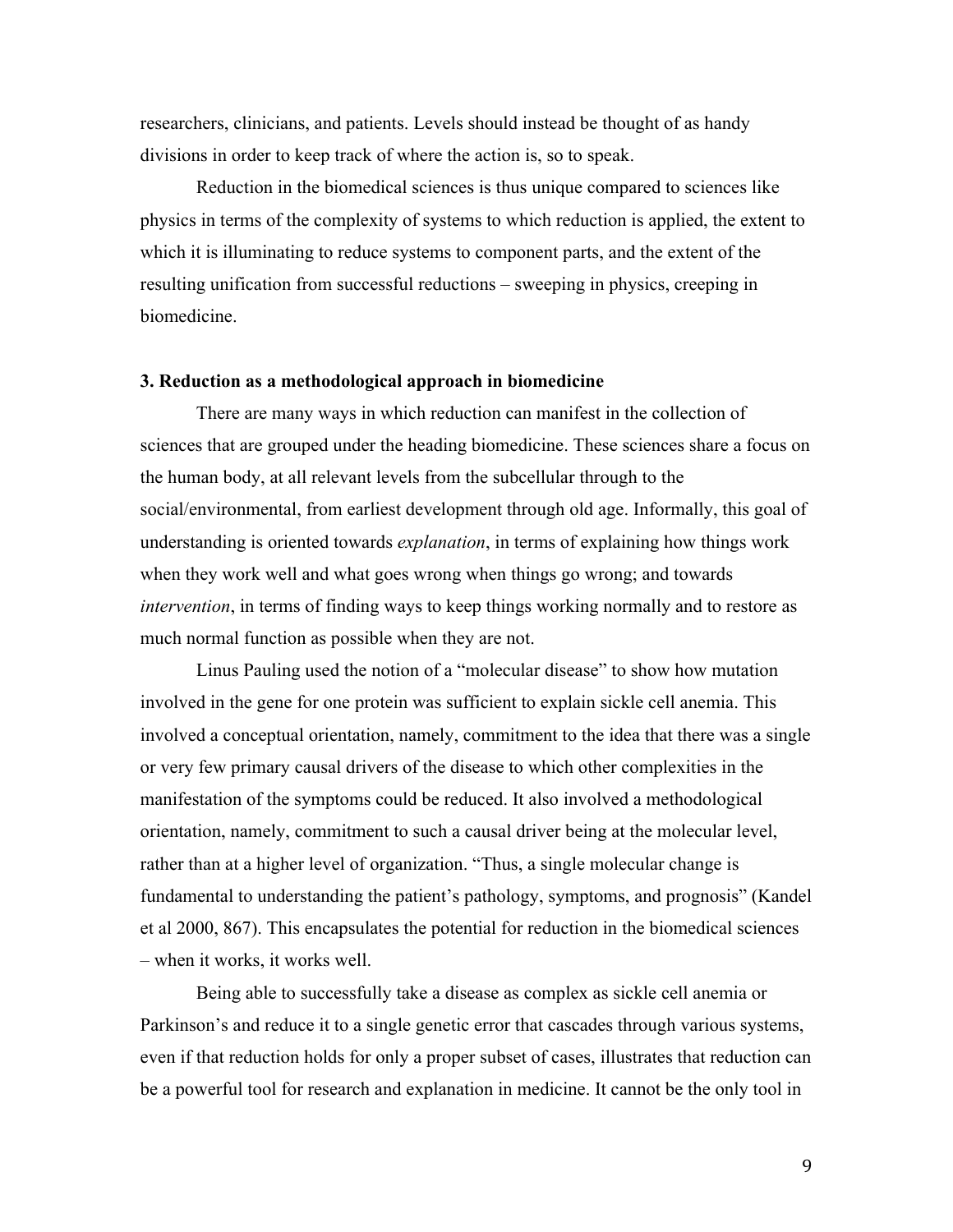the toolkit, since there will be diseases or dysfunctions that may be only partially reducible, or for which only some cases are reducible. But it is a good working assumption, as Oppenheim and Putnam put it, in tackling a problem with an unknown etiology, to look for ways to reduce it to a few or even a single causal driver at a molecular level.

Consider the case of Parkinson's disease. Parkinson's is a disorder affecting the nervous system, resulting in characteristic tremors and slowed and difficult movements. In the monogenic variant, a single allele results in a mis-folded version of a key protein in the brain, alpha-synuclein. The triggering condition is the genetic component, which leads to a mis-shaped protein that then clumps in characteristic ways to form Lewy bodies that accumulate, especially in the substantia nigra. This part of the mid-brain in involved in, for instance, controlling movements, and the accumulation of Lewy bodies inside of the nerve cells in this area lead to the characteristic tremors and other issues with motor control seen at the human level in Parkinson's patients.

The mechanisms by which Parkinson's affects those with the disease involve small molecular changes that cascade up through different level boundaries, per Pauling's description. This holds even though distinct factors such as single genes, gene combinations, and environmental factors can be involved in the onset of Parkinson's. In monogenic cases, though, Parkinson's disease is like sickle cell anemia, in that it is the result of a very localized genetic mutation.

Thus, considering the monogenic case, there are several senses of reduction by which a complex, multi-level phenomenon like Parkinson's might be reduced. The mechanisms involved may be at a lower level of organization than that of downstream causal effects. The locus of causal explanation of the dysfunction might be at a very small size scale, such a subcellular level, rather than at a higher level such as organs. And there may be a great deal of complexity and noise in the patient population, such that it is very difficult to discern for many patients what caused the onset of the disease, that can be reduced away by identifying a clear genetic component for some variants. There is thus no single way but rather a nexus of ways in which research has reduced Parkinson's: causal complexity must be reduced to a few initial transcription errors; mechanisms for control of movement at the mid-brain level are reduced to mechanisms at the subcellular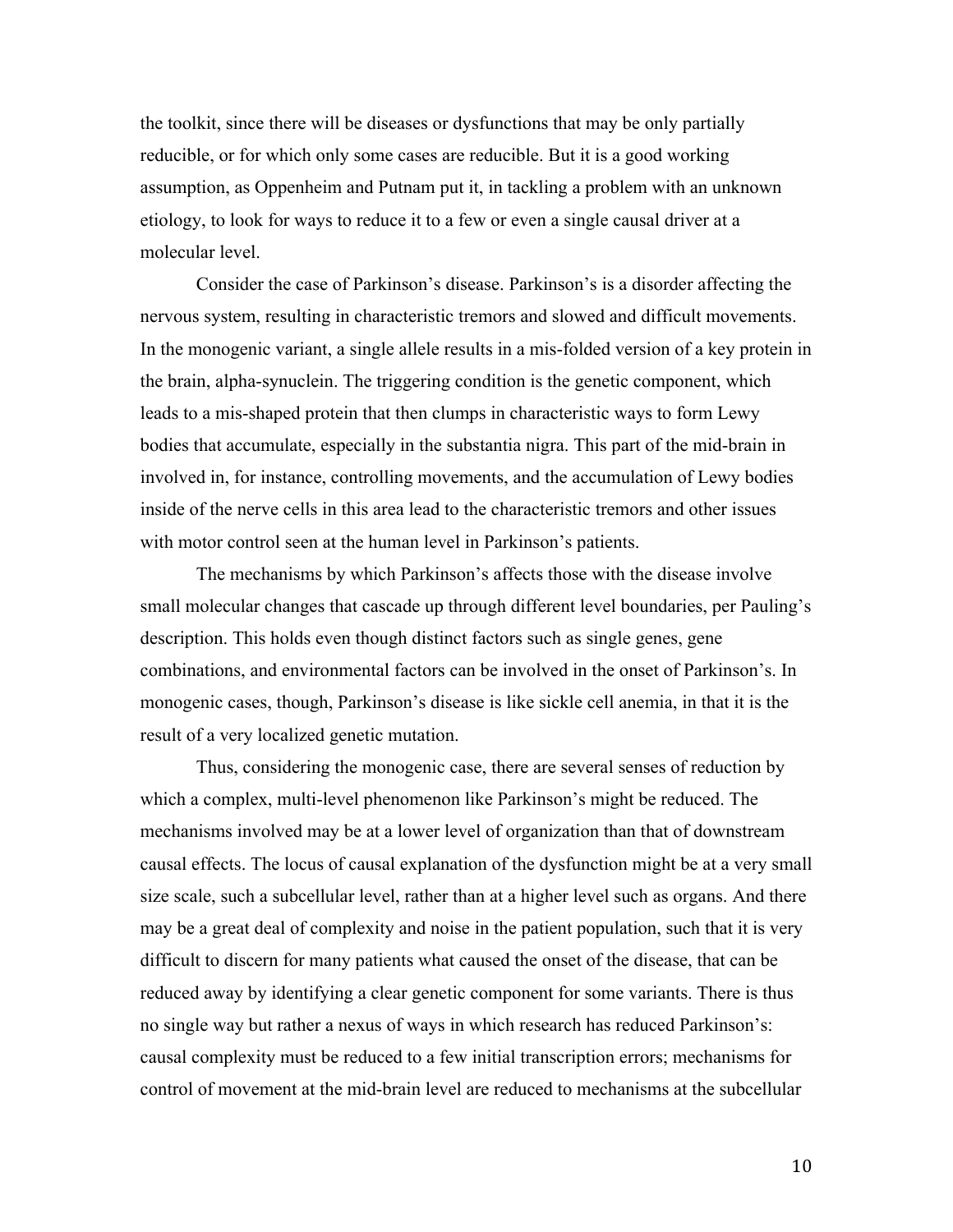level; and physical size scale is reduced further along the chain, from organism-level symptoms to mid-brain structures like the substantia nigra to protein aggregates inside nerve cells to allele-sized triggering conditions. Nevertheless, this nexus of ways all point 'downward' in a reductive fashion, such that the locus of explanation for Parkinson's is illuminated by reduction, and options for targeting interventions appear because of the reduction.

There are several examples here of a creeping reduction in Schaffner's sense, a patchy and fragmentary connection between partial explanations. This is highlighted by the fact that this explanation as given only applies to the rare monogenic case; additional factors must be introduced for multi-genic cases, and yet more for the environmental cases. Nevertheless, a key insight into Parkinson's came out of the methodological constraints imposed by the reductive assumption that it might be a molecular disease, in Pauling's term, by which possible avenues for intervention were revealed.

## **4. A conceptual guide to navigating a plurality of models**

In its traditional understanding from physics, reduction ultimately involves relationships between theories, laws, models, or other representational content being reduced via translation into the terminology of another theory. By extension to medicine, if Parkinson's involves genetic causes, then on this understanding of reduction as a relationship between theoretical structures like models, we should be able to assemble a single overarching or unified model from the concatenated models of various stages of the diseases, of the distorted protein shape through to how this protein clumps into Lewy bodies, through how these accumulate in the substantia nigra cells, through to the disruption on motor control that is a consequence. This is something of an ideal, like the perfectly unified science that Oppenheim and Putnam envisioned, that we may never reach, but towards which researchers do often aim.

There are reasons to think we may never be able to reach such a unification of all the different stages of such a complex mechanism as that involved in the cascading effects of the monogenic variant of Parkinson's. Mitchell and Gronenborn (2015) show how different techniques for modeling the quaternary structure of a protein result in differences in the modeled shape. These different shapes can be incorporated into a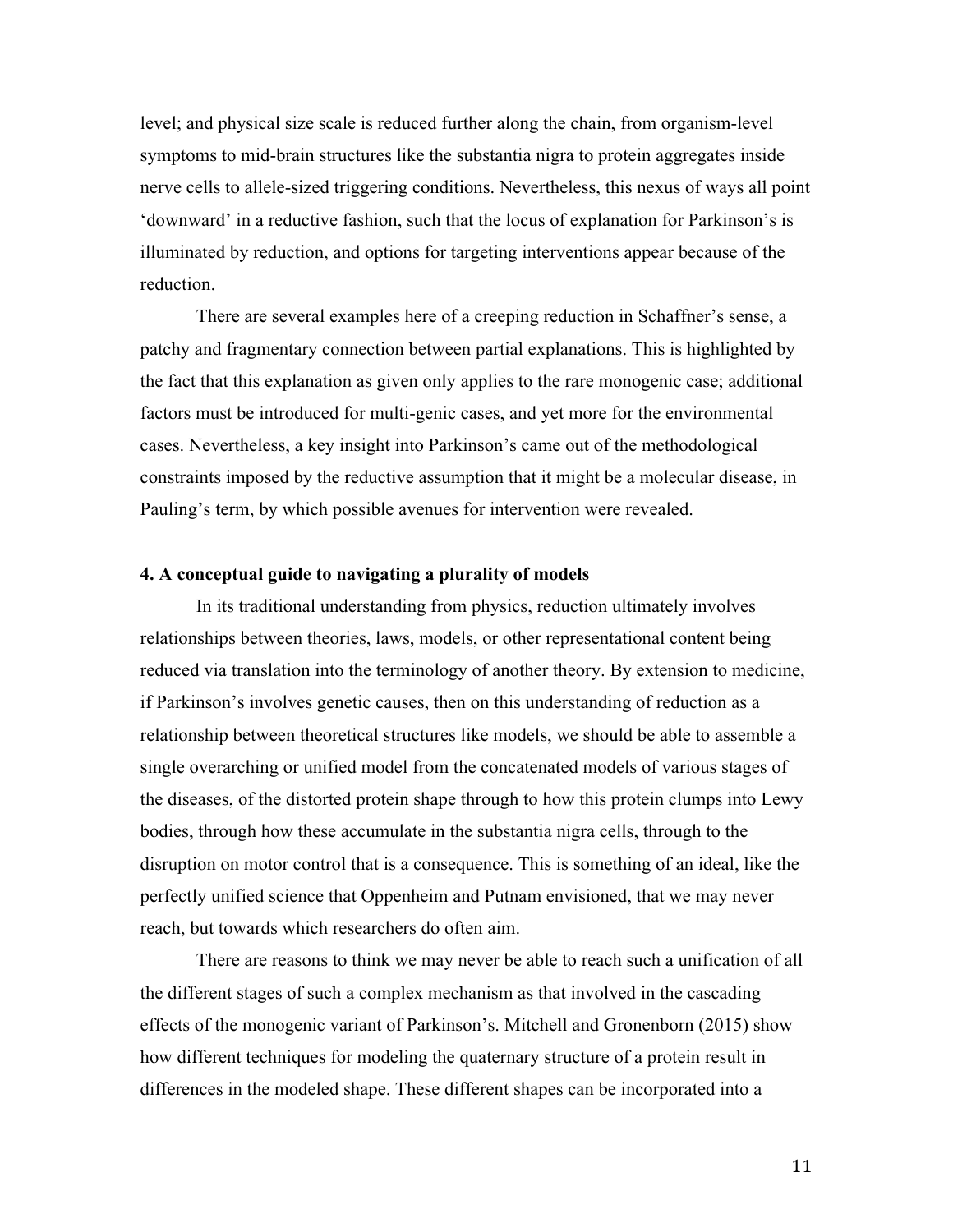fusion model that uses them to triangulate somewhat on the actual shape of the protein. But a reduction in this case would involve being able to eliminate the prior models, either because they are redundant given the new one, or because one is found to be more accurate than the other. In the case of protein folding, it would be a mistake to say that one model is more accurate than another: they are different, because they are generated using different techniques that place the protein in different environments and systematically deform it in different ways. These techniques for modeling the same quaternary protein structure have, in an important sense, different objects that they model.

Such protein modeling techniques are involved in studying the protein structures that go awry in genetic variants of Parkinson's (both monogenic and those involving multiple genes). Yet in the simplest case, we should not expect a reduction in models in the sense of ending up with fewer of them, but rather an integration of models that must be retained in a pluralistic way. Even the simplest monogenic case appears to resist model-reduction to a single overarching and exhaustive representation of the mechanisms by which symptoms are produced. Instead of aiming for an idealized but probably unreachable unification via reduction of the models, we can look for ways to integrate without reducing. This means finding techniques for navigating the pluralism of models with knowledge about how each model was produced that can inform when we should rely on model or another model based on our pragmatic interests in using it.

Parkinson's disease has yet more complexity in this regard as well, because there are variants that involve environmental components. There are other ways to construe how Parkinson's can involve a reduction in causal complexity that does not require idealized model simplification. There are distinct causal mechanisms that lead to four variants of Parkinson's: the monogenic variant, as we saw; a multi-gene variant; an environmentally caused variant; and a variant involving both genetic susceptibility and environmental causes. Thus, in the general population of patients with Parkinson's, there are multiple causal etiologies for patients with Parkinson's, at different size scales. Furthermore, some patients may individually have a variety of causal factors involved in their case of Parkinson's, such as the interaction between several gene sites that contribute to susceptibility, and environmental factors that trigger Parkinson's in the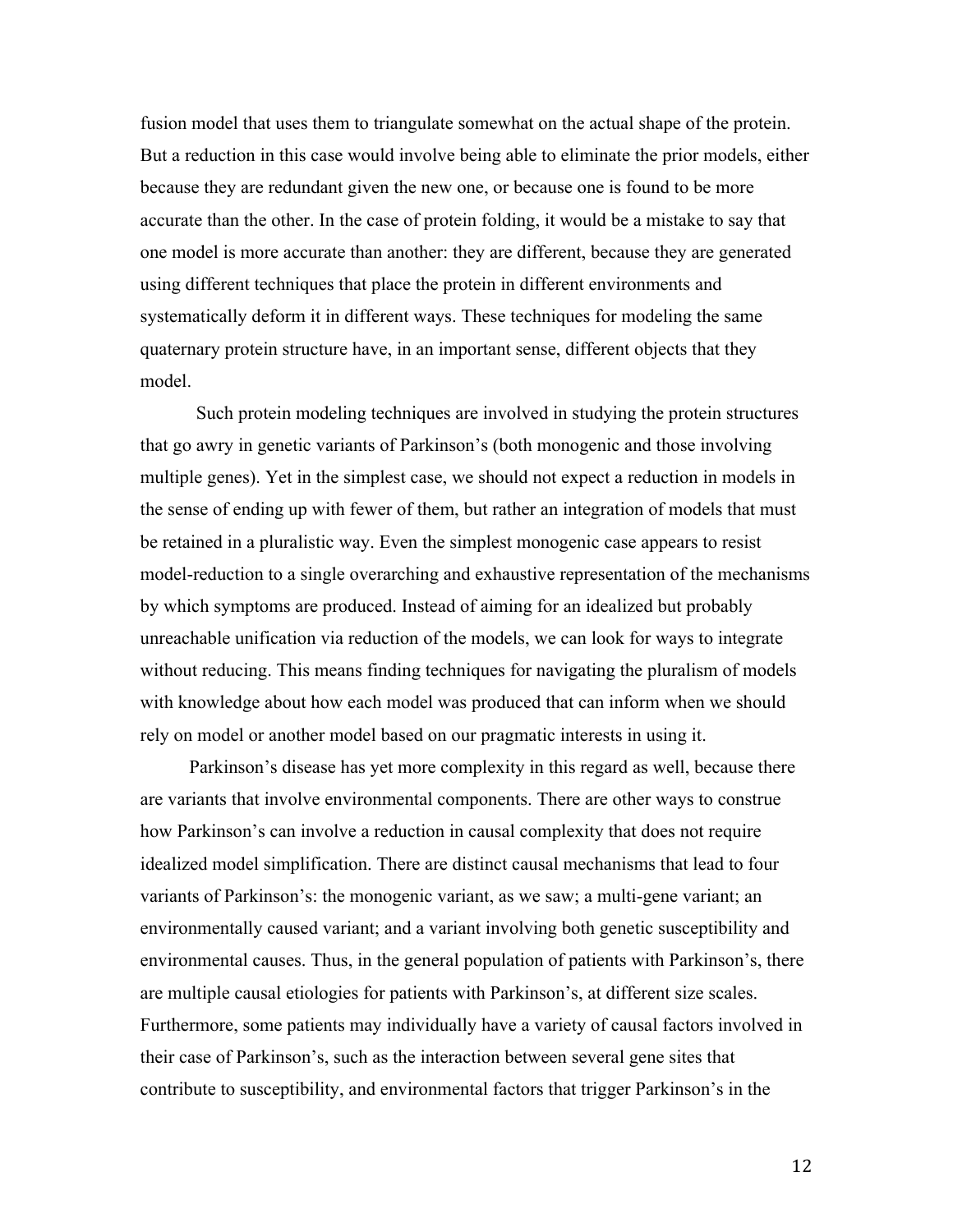presence of that genetic susceptibility. Modeling the variants of Parkinson's will thus require the integration of multiple models that may each involve multiple levels of organization. For the variant involving both environmental exposure combined with genetic susceptibility, these models cannot be reduced in the sense of being combined into one overarching model. Rather, they must be integrated so that researchers can navigate the complex causal pathways at each characteristic level of organization and those that cascade up or down levels as well.

Even in the case of Parkinson's with multiple sites for genetic susceptibility in combination with environmental exposure, though, there can be other goals served by intertheoretic or inter-model reduction. For a single patient with a causally complex etiology for Parkinson's, reduction can highlight a few key causal drivers, and leave out those that are not the primary causal factors. Even though some of the key causal factors are not available as loci for control (the exposure to chemicals has already occurred for a given individual, for instance), reducing the number of causal factors under consideration in the models to just a few key drivers still may be illuminating as loci of explanation. Parkinson's disease is an excellent example of a complex disease where several different kinds of reductions have yielded insight into variation across patient populations and in variation across the etiological factors for individual patients.

#### **5. Conclusion**

Reduction is a powerful tool for investigating phenomena in the biomedical sciences. It can guide methodological inquiry in useful ways, and provide conceptual frameworks that bring clarity to complexity and enable researchers, clinicians, and others to navigate among relevant models and to test and implement various intervention strategies. Reduction can involve 'zooming in', to smaller size scales or levels of organization. It can involve the reduction of many models to one inclusive model for a phenomenon. And, it can involve a reduction in the degree of complexity required to explain or control. Cases like Parkinson's show how many different kinds of reduction applied to the same phenomenon can nevertheless robustly point in the same direction.

Reduction cannot serve alone as such a tool, however, in the biomedical sciences. In physics, the integration of components back into a cohesive system is vastly simpler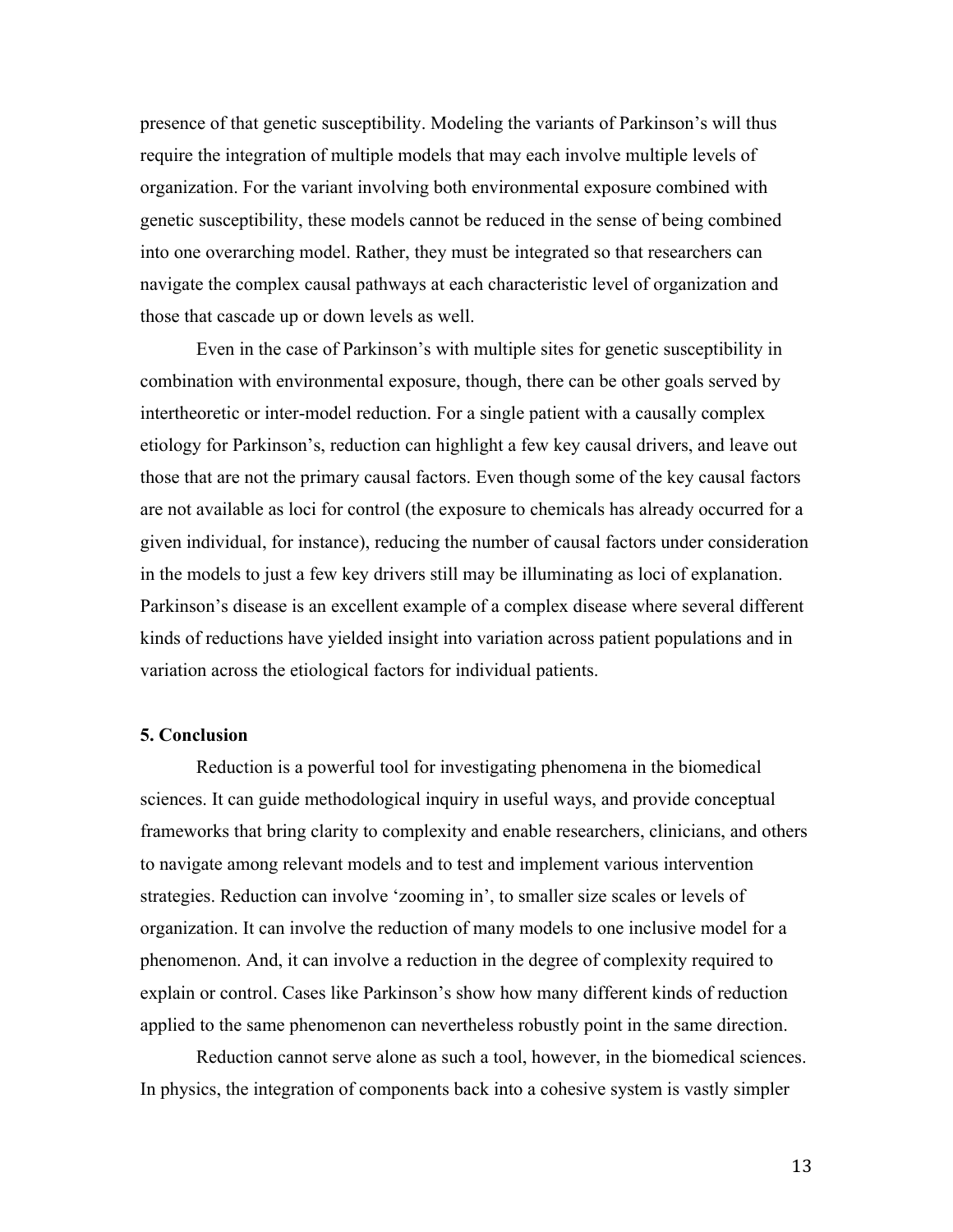than it is in biological systems. Here, reduction needs to be paired with integration as a strategy to focus in on the right level: one zooms in and the other zooms out, and with both tools the right level at which to describe and explain, as well as to control and intervene, can be found. Reduction can also yield explanations that are not themselves suitable as direct targets for interventions. But finding the locus on explanation via reduction opens up downstream pathways that might serve as useful loci of control for preventing or alleviating symptoms.

### **Recommendations for further reading:**

- Brigandt, Ingo and Love, Alan, "Reductionism in Biology", *The Stanford Encyclopedia of Philosophy* (Winter 2014 Edition), Edward N. Zalta (ed.), URL = <http://plato.stanford.edu/archives/win2014/entries/reduction-biology/>. (An excellent overview of issues particular to reduction in biology)
- Schaffner, K. F. (2011). Reduction in Biology and Medicine. *Philosophy of Medicine*, *16*, 137. (An extended look at the creeping versus sweeping distinction)
- Oppenheim, P., & Putnam, H. (1958). Unity of science as a working hypothesis. In Herbert Feigl, Michael Scriven & Grover Maxwell (eds.). University of Minnesota Press (3), 3-36. (A classic text for discussions of reduction)

Waters, Ken, "Molecular Genetics", *The Stanford Encyclopedia of Philosophy* (Fall 2013 Edition), Edward N. Zalta (ed.),  $URL =$ 

<http://plato.stanford.edu/archives/fall2013/entries/molecular-genetics/>. (A detailed look at reduction and anti-reduction as it relates to molecular genetics)

**Acknowledgements**: Much thanks to Lauren Ross for discussion and assistance on the Parkinson's example, and to the three editors for helpful feedback that improved the chapter. Thanks also to Sandra Mitchell and Ken Schaffner, whose views on reduction influenced the ones presented here. I am grateful for the opportunity to live and work on unceded Coast Salish territory.